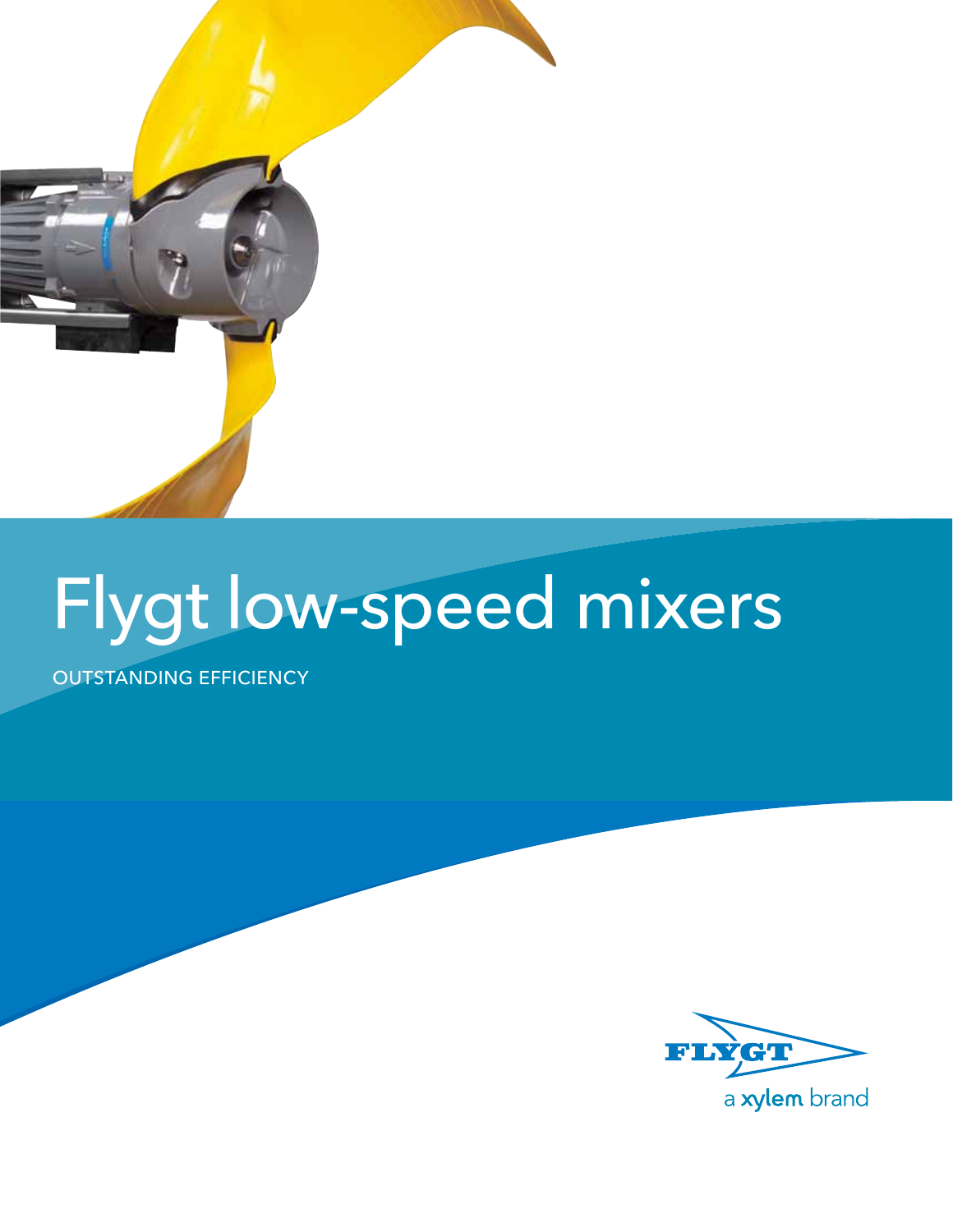## Energy-efficient mixing



#### Rising to the mixing challenge

All mixing applications require varying degrees of both small-scale turbulence and bulk flow. With a good bulk flow, the contents of the entire tank are put into motion so that all parts are involved in the mixing. The strength of the bulk flow is, in turn, dependent on the total amount of installed thrust and layout.

#### Unparalleled expertise, broad mixing solutions

ITT pioneered the use of thrust as the main performance parameter for mixing. And every day, we put more than 50 years of R&D expertise and practical experience to work to determine the right technology, mixer size and layout for your requirements.

Our comprehensive portfolio of mixers and agitators cover virtually every requirement. Hundreds of thousands of Flygt mixers and agitators are in service worldwide, delivering efficient mixing performance.

#### Low-speed mixing

When mixing and horizontal flow is essential for biological wastewater treatment processes, Flygt low-speed mixers deliver outstanding cost-effective performance for applications that involve gentle mixing of large fluid volumes.

Engineered for more efficient bulk flow, lower energy consumption and positioning flexibility, these mixers offer highly efficient solutions for a wide range of mixing applications, such as:

- Activated sludge treatment
	- Conventional treatment
	- Oxidation ditch
	- Sequencing batch reactor
- **Nastewater reservoirs**
- **n** Ice prevention
- Oxygenization in lakes and harbors



Advantages of Flygt low-speed mixers

- **n** Outstanding reliability
- **s** Strong bulk flow
- Extreme energy efficiency
- Easy to service
- **E** Lean installation
- Highly versatile for most tank sizes
- Low total cost of ownership



Our comprehensive mixing portfolio

ITT's wide array of reliable, trouble-free mixing equipment includes;

- **n** Flygt low-speed mixers
- **Flygt compact mixers**
- Flygt top-entry agitators
- n Flygt jet mixers
- n Flygt hydroejectors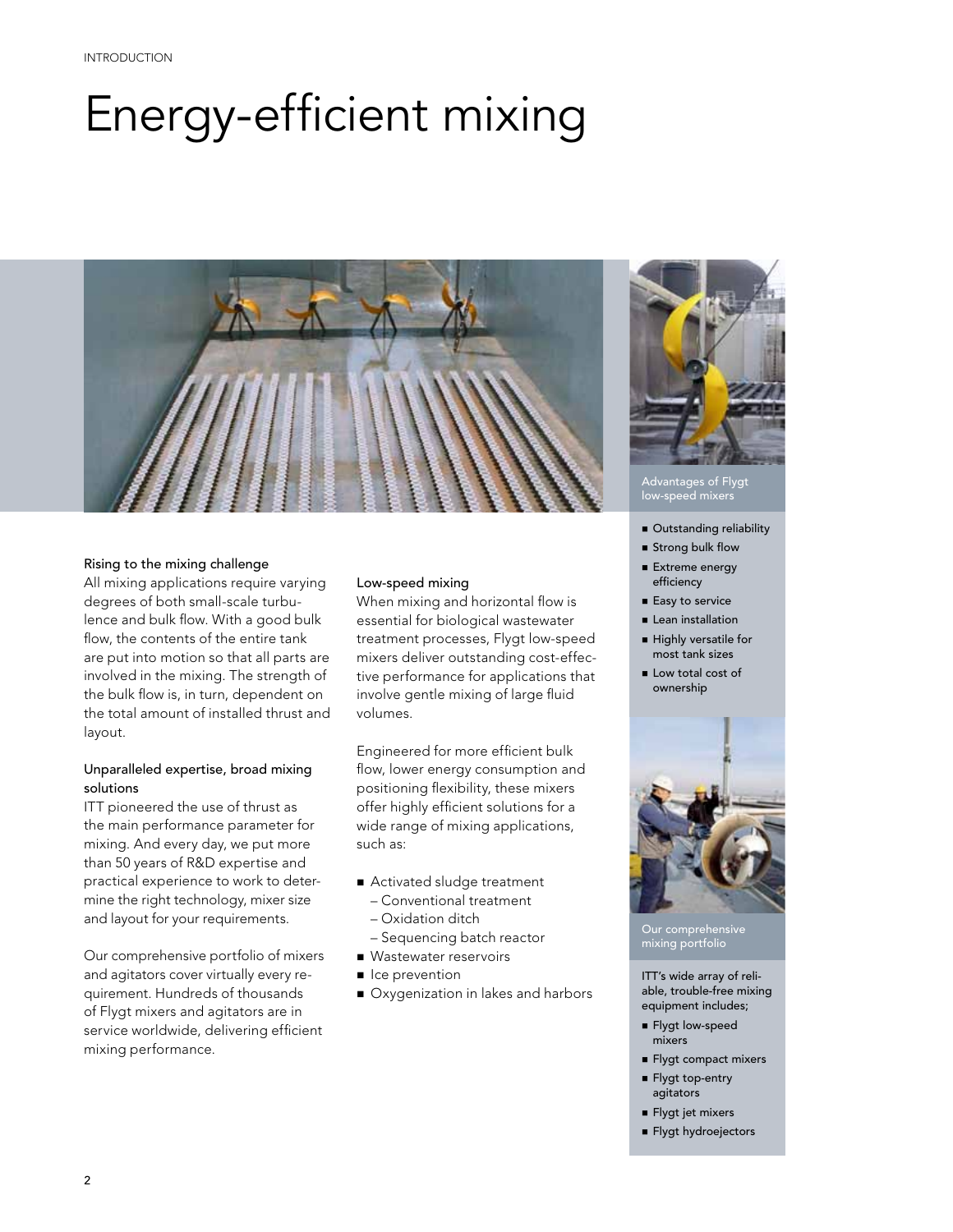### Designed for high reliability

For decades, ITT has been at the cutting edge of research and development to improve mixer technology. Flygt low-speed mixers feature several components that contribute to reliable operation and reduced energy costs.

#### Energy-saving propeller

Our unique propeller design maximizes the amount of thrust delivered while minimizing energy consumption. Engineered for hydraulic excellence with high-strength materials, our signature banana blade large-diameter propellers with backswept self-cleaning design provide non-clogging performance that lasts and lasts.

#### Dependable Class H motor

Our squirrel-cage induction motor is carefully manufactured at our own premises for durability and dependability. Stator windings are trickle impregnated in resin and rated at Class H 180°C (355°F) to provide excellent resistance to overheating and exceptionally long service life.

#### Reliable shaft seals

A vital component for reliable operation, Flygt mechanical shaft seals feature a unique design with an intermediate barrier fluid. Made of corrosion-resistant tungsten carbide (WCCR), our specially manufactured seals provide exceptional mechanical strength and superior sliding properties. This results in significantly less wear between the seal surfaces. It also reduces the risk of leakage and prolongs seal service life. Stator windings are rated at Class H for exceptional resistance



The Flygt banana blade propeller creates maximum thrust using minimal power.



to overheating.



Unique mechanical shaft seal demonstrates superior sliding properties and exceptional mechanical strength.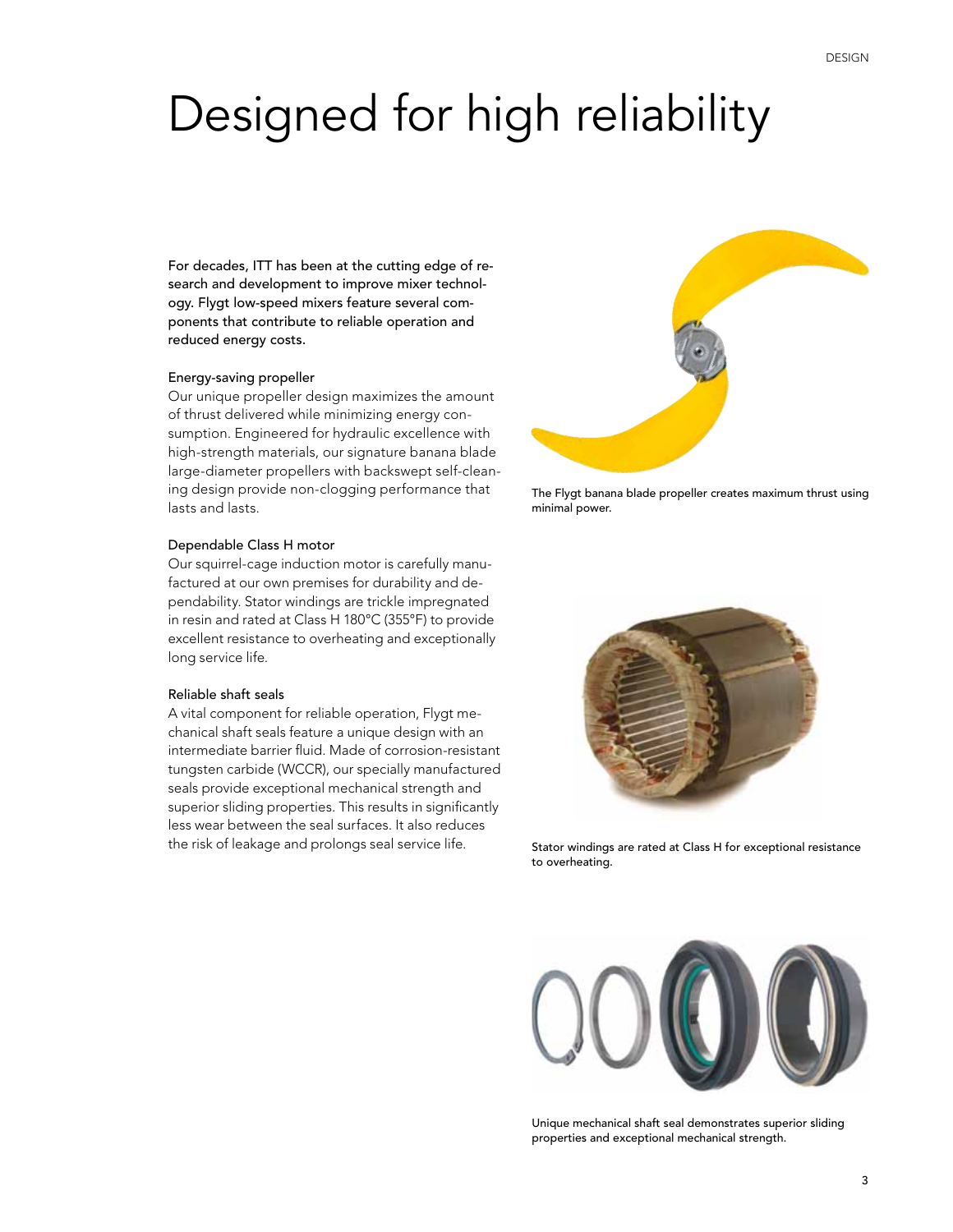### High reliability in every detail

#### 1 Cable entry

Compressible bushing and strain relief on the cable prevent leakage into the motor.

2

#### Motor

High-performance, squirrel-cage induction class H-motor provides thermal overload protection and extra long ser-3 vice life.

Protective coating Durable, highstrength top coating protects cast-iron parts against impact,

1 Cable entry **1** al chemicals and **1** 8 corrosion.

#### Monitoring

Thermal sensors embedded in the stator windings prevent overheating. Leakage 5 sensors are available as options.

#### Inner shaft seals

Shaft seals between stator and gear box, **6** and between gear box and seal housing.

#### Gear box

**7** Designed for years of trouble-free operation.

#### Seal housing

Seal housing containing barrier fluid,

1 2 3 4 5 6 5 7 8 9

8 which lubricates and cools the seal and thereby prolongs service life.

#### Outer shaft seal

Mechanical shaft seal between surrounding liquid and seal housing has mechanical locking device to secure the seal posi-

**9** tion. This makes the seal reliable as well as easy to assemble and disassemble.

#### Propeller

Thin-sectioned, double-curved blades with a unique design for maximum efficiency and clog-free operation.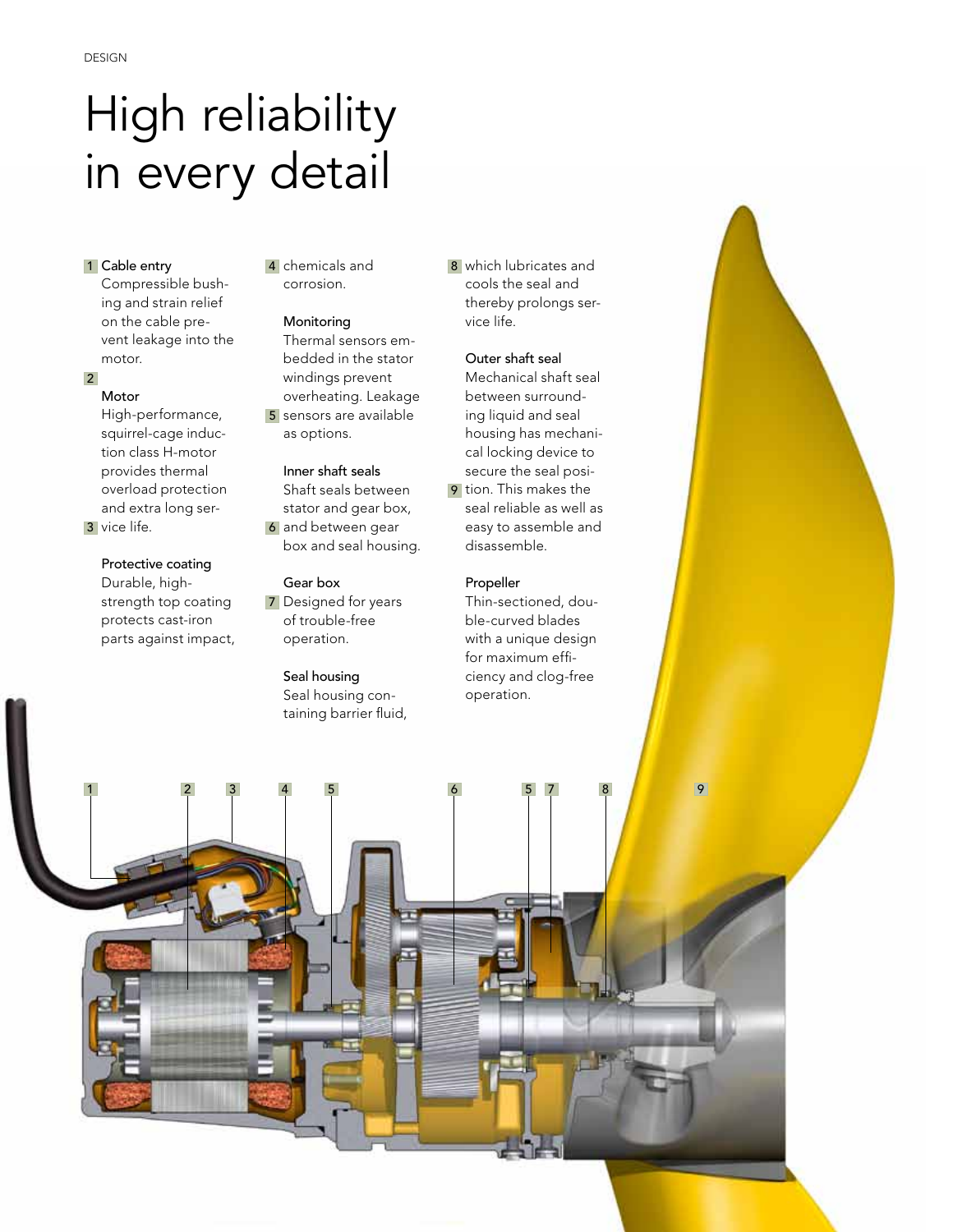### The best way to dependable, low-cost installation

The Flygt installation equipment is rigid enough to withstand the weight and reaction forces exerted by the mixer throughout its operating life. It is also robust and easy to work with.

#### Guide bar systems for any tank

To help withstand fatigue from strongly fluctuating forces within the tank, Flygt low-speed mixers are installed along rigid guide bars at appropriate depths for optimal mixing efficiency. Used together with our lifting equipment, guide bar systems enable easy access for inspection and service.

#### Safe, convenient lifting equipment

Raising and lowering Flygt low-speed mixers with our lifting equipment is as easy and convenient as it is safe. The CE-approved lifting davit is mounted in a holder at its lower end which enables easy turning of the davit. To reduce investment cost, one davit can be used wfor several mixers.



The guide bar system makes mixers easily accessible.

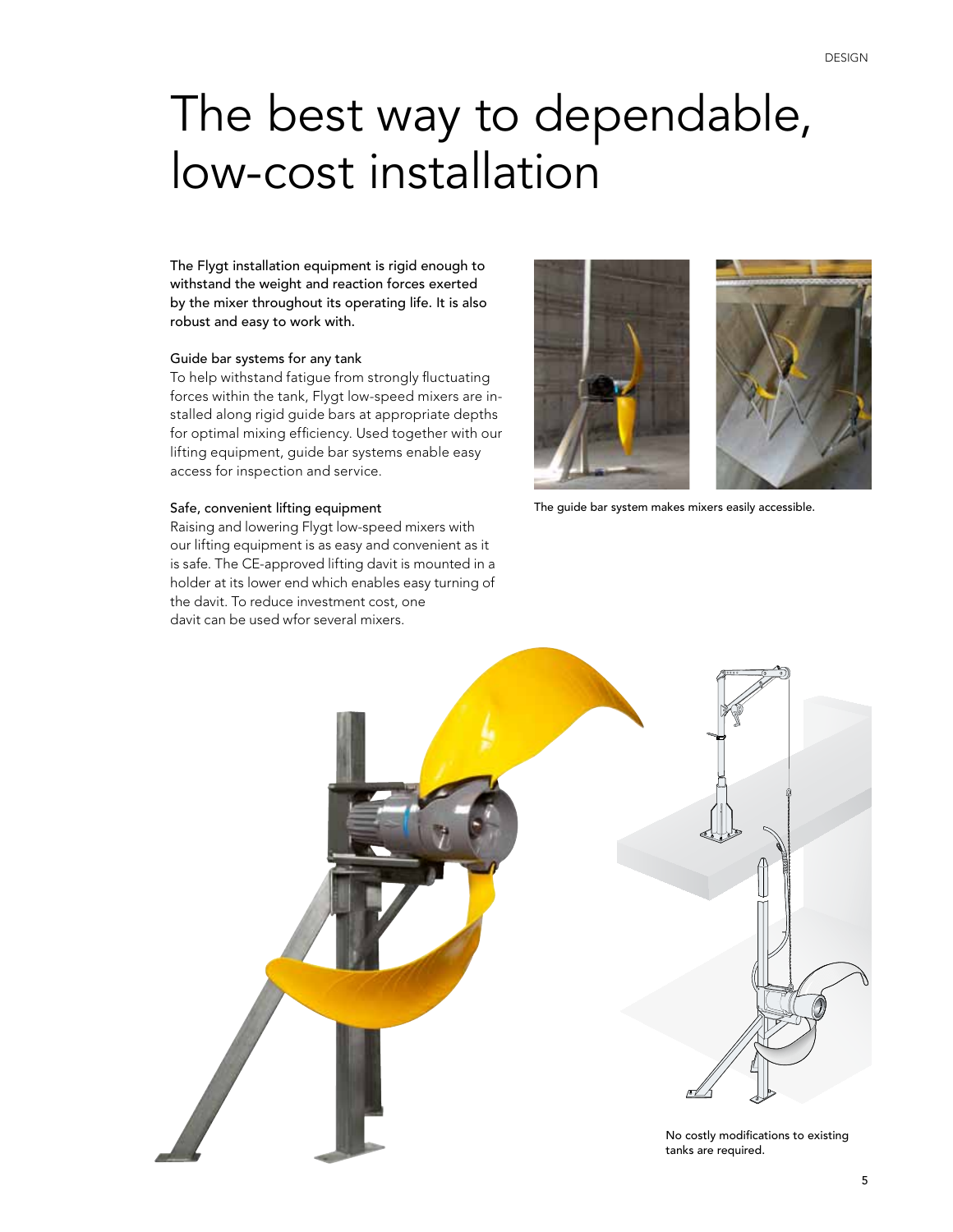### A broad range of low-speed mixers

Our low-speed mixer portfolio comprises three modular Flygt models that provide comprehensive mixing performance. By combining different motors, gear ratios and propeller diameters, you can customize Flygt low-speed mixers to meet your specific process needs.

|            | 5,000          |  |      |      |      |  |
|------------|----------------|--|------|------|------|--|
| Thrust [N] | 4,500          |  |      |      | 4460 |  |
|            | 4,000          |  |      |      |      |  |
|            | 3,500          |  |      | 4430 |      |  |
|            | 3,000          |  | 4410 |      |      |  |
|            | 2,500          |  |      |      |      |  |
|            | 2,000          |  |      |      |      |  |
|            | 1,500          |  |      |      |      |  |
|            | 1,000          |  |      |      |      |  |
|            | 500            |  |      |      |      |  |
|            | $\overline{0}$ |  |      |      |      |  |

#### Facts and figures

| Model                                                      | 4410                     |                                | 4430                                      | 4460                                          |
|------------------------------------------------------------|--------------------------|--------------------------------|-------------------------------------------|-----------------------------------------------|
| Shaft power<br>$\cdot$ 50 Hz, kW<br>$\cdot$ 60 Hz, kW (hp) | 0.9<br>$\pm 1.1(1.5)$    | 2.3<br>2.6(3.5)                | 4.3<br>4.6(6.2)                           | 5.7<br>6.3(8.4)                               |
| Thrust range<br>$\cdot$ 50 Hz, N<br>$\cdot$ 60 Hz, N       | $200-1,400$<br>300-1,400 | $400 - 2,100$<br>$600 - 2,300$ | $\frac{1}{2}$ 500-3,600<br>$1700 - 3,800$ | $\frac{1}{2}1,400 - 4,600$<br>$2,000 - 4,500$ |
| Propeller dia-<br>meter, m (in)                            | $1.4 - 2.5$<br>$(55-98)$ | $1.4 - 2.5$<br>$(55 - 98)$     | $1.4 - 2.5$<br>$(55 - 98)$                | $1.4 - 2.5$<br>$(55 - 98)$                    |



#### SUBCAB®

Heavy-duty submersible rubber cable.

#### SUBCAB® Screened

Heavy-duty submersible rubber cable for use with VFD and to limit electromagnetic interference.

#### Special cables

Withstand high temperatures, high voltage and chemical agitation.

#### Leakage sensors

Automatically detect, together with external monitoring equipment, any leakage in stator and oil housings.

#### Flygt MiniCAS supervision

Provides quick and easy equipment protection by monitoring

thermal overload switches and leakage detectors.

#### Explosion-proof versions

For use in potentially explosive or flammable environments.

#### Extra durable coating

Provides extra protection against anodic corrosion by means of a zinc-rich epoxy primer and three-layer top coating.

#### Silicon carbide (RSiC) seal

Provides excellent abrasion resistance and superior resistance against acid and chloride liquids.

#### Zinc anode kits

Provides extra corrosion-resistance for seawater applications.



Stator leakage sensor



Flygt MiniCAS supervision unit



Cross section of Flygt epoxy coating

3 layers of top coating

Zinc-rich epoxy primer

Blasted cast iron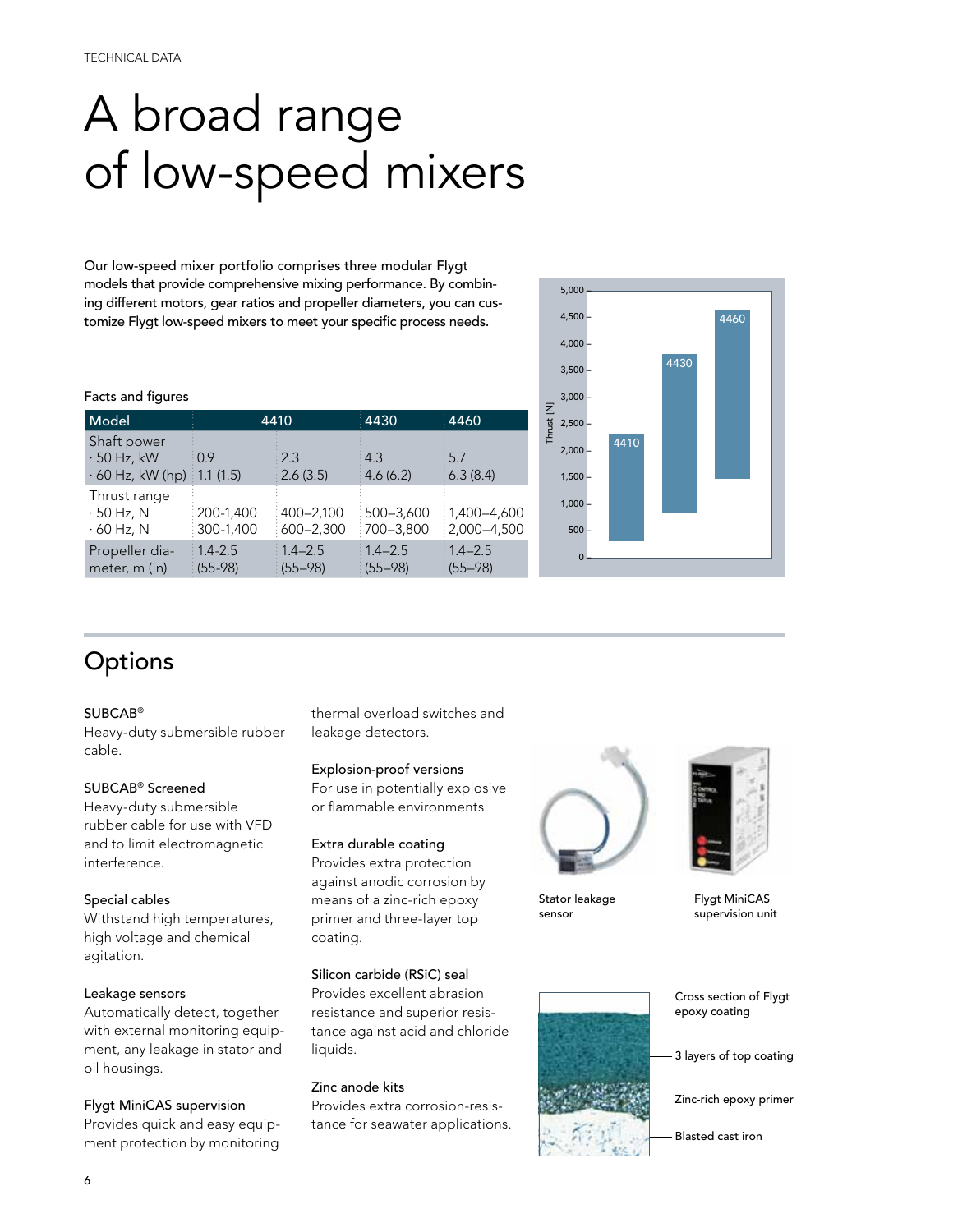### A perfect blend of support and service



Boost efficiency with monitoring and control

We supply everything from controllers, sensors and start equipment to SCADA software for complete fluid handling supervision.



Enjoy the benefits of a premium brand

Genuine spare parts are vital to ensure long and trouble-free operation. We guarantee the availability of spare parts for 10 years after we stop production of a model.



A deep understanding of fluid handling and vast experience in mixing technologies make ITT a trustworthy and reliable partner for your wastewater process requirements.

#### Systems engineering expertise

Dimensioning and layout are critical factors in maximizing performance. Using our expertise and intelligent tools, we analyze your requirements to identify the right mixer or agitation system to optimize your processes.

#### Support along the way

Our recommendations result from the use of specially developed and validated Computational Fluid Dynamics software programs, based on carefully selected, relevant models. Our own testing facilities as well as field testing and measurement of actual performance onsite provide ITT engineers with keen insight into what works. Using this knowledge and expertise, we help you maintain your installation in top operating condition.

#### Global service network

Should any problem occur with your Flygt mixers and agitators, professional assistance and original spare parts are always within easy reach through ITT's extensive service network in 140 countries.